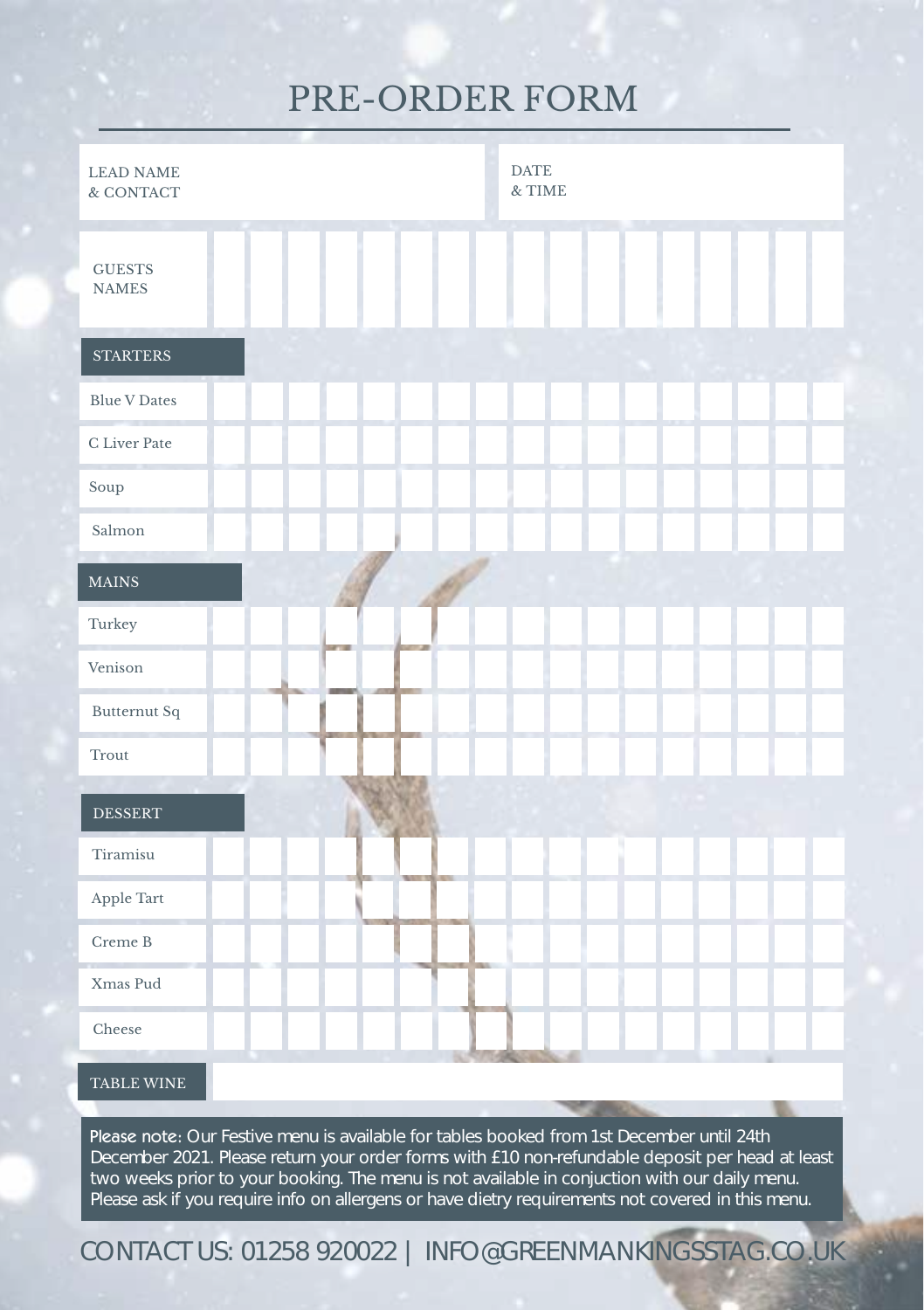

THE GREEN MAN KINGS STAG

# CHRISTMAS 2021

Celebrate with us

GREENMANKINGSTAG.CO.UK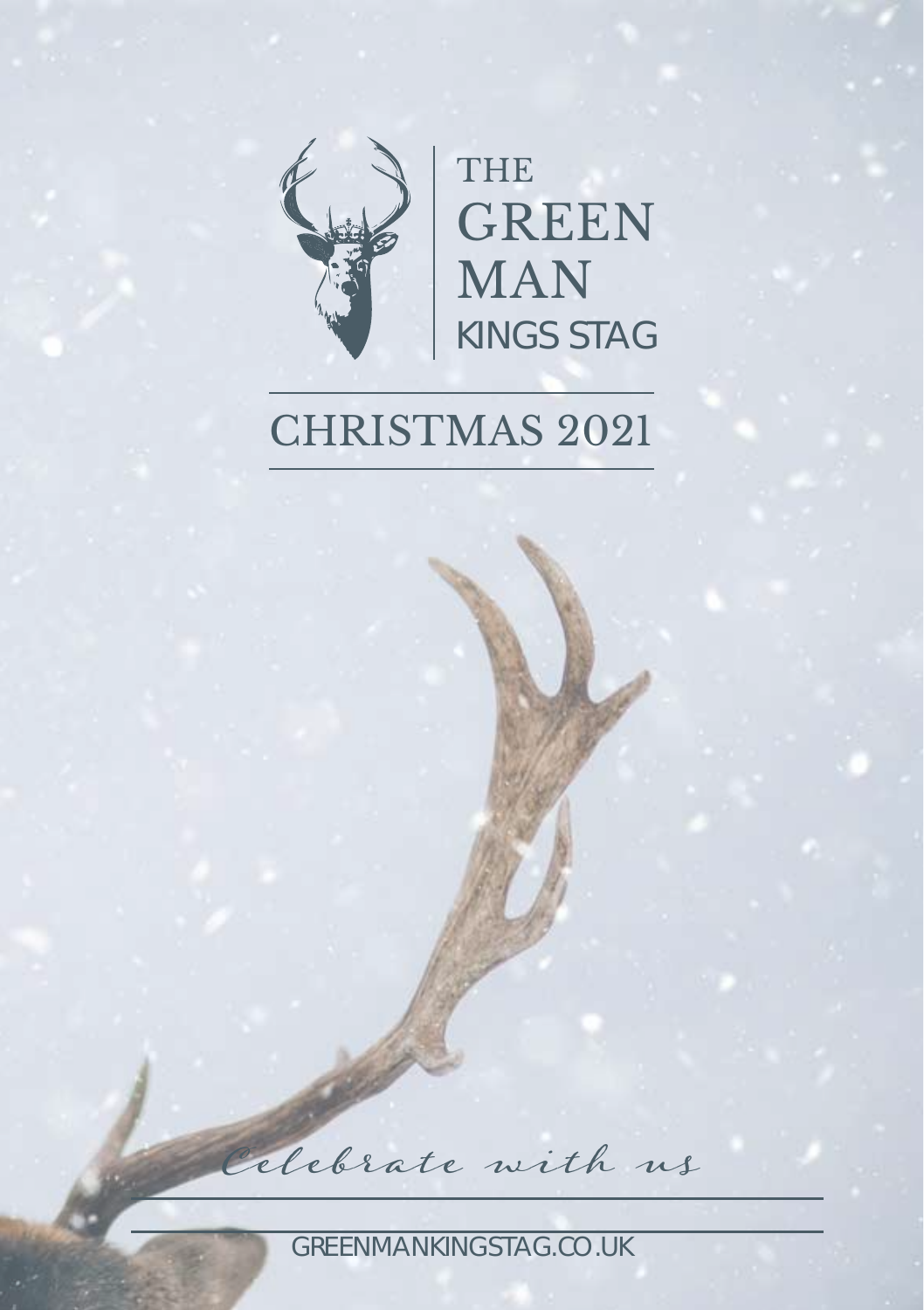## FESTIVE MENU 2021

2 Courses For £23.95

3 Courses For £26.95

#### **STARTERS**

Dorset Blue Vinny Stuffed Dates Wrapped in Proscuitto

Parsnip Soup Truffle oil, parsnip crisps, rustic roll

Homecured Beetroot Salmon Gravlax Bread, butter, salad garnish

Chicken Liver Pate Woodbridge Farm Chutney, apple & toasted hazelnut salad, toasted brioche

#### MAINS

Roasted Turkey Breast Bacon & chestnut sprouts, carrots, parsnips, kale, pork & sage stuffing, pigs in blanket & a rich gravy

Slow Cooked Venison Spiced red cabbage, creamed potato, kale, red wine & wild mushroom sauce\*

Stuffed Roasted Butternut Squash Rosemary & garlic roasted baby potatoes, seasonal vegetables\*

Pan Fried Trout Crushed herbed baby potatoes, celeriac remoulade, lemon & caper butter

#### DESSERTS

Festive Tiramisu Apple & Mincemeat Tart With salted caramel ice cream

Mulled Wine Poached Pear Crème Brûlée Traditional Christmas Pudding & Brandy Sauce\* Three Cheese Cheeseboard (+£2)

Free filter coffee, mince pies & crackers \*can be adapted for gluten intolerance